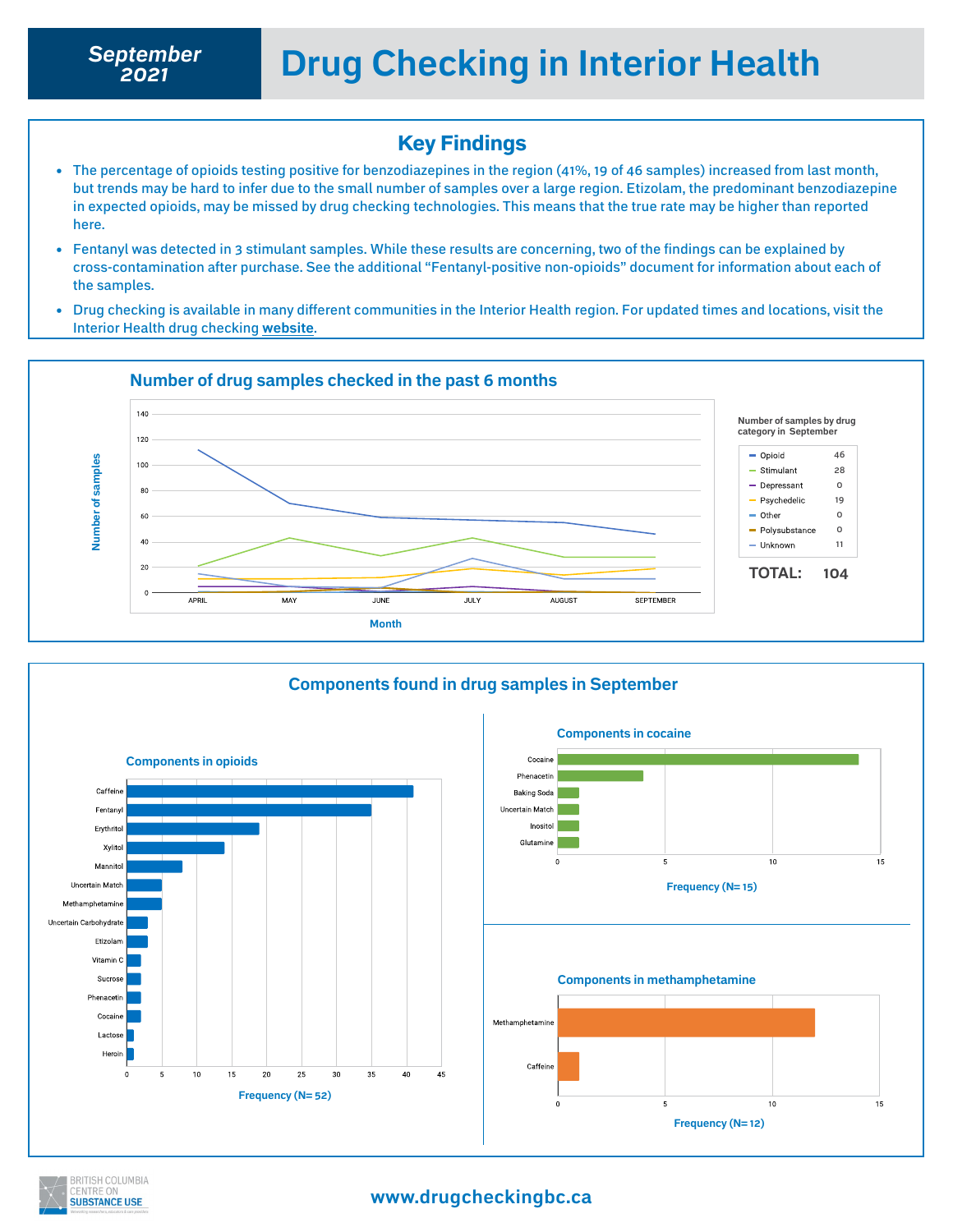





## **! PUBLIC HEALTH NOTIFICATIONS**

| Date & Location                          | Expected<br>Drug             | <b>Drugs Detected</b>                                                | Fentanyl<br><b>Strip</b> | Benzo<br>Strip  | Area<br>Purchased | <b>Alert Message</b>                                                                                                                                                                              |
|------------------------------------------|------------------------------|----------------------------------------------------------------------|--------------------------|-----------------|-------------------|---------------------------------------------------------------------------------------------------------------------------------------------------------------------------------------------------|
| September 23, 2021<br>Kamloops & Merritt | Down<br>(unknown<br>opioid)  | Caffeine, Xylitol,<br>Fentanyl, Possible<br>synthetic<br>cannabinoid | Positive                 | <b>Negative</b> | Merritt           | Although this sample was not confirmed by<br>laboratory testing, synthetic cannabinoids<br>are known to cause hallucinations and<br>disorientation if ingested accidentally.                      |
| September 13, 2021<br>Kamloops           | Down<br>(Unknown)<br>Opioid) | Cocaine base,<br>Phenacetin                                          | Positive                 | Positive        | Kamloops          | Combining depressants increases the risk of<br>overdose, and stimulants don't decrease that<br>risk. Phenacetin and cocaine base don't dissolve<br>well in water which could lead to vein damage. |

**For information about public health alerts in the Interior Health region, please visit:** 



#### During the month of September, **41.3%** of expected opioid samples tested positive for benzodiazepines using test strips in our partner sites in Interior Health **(19 samples of 46 checked)**. Opioid samples are checked for benzodiazepine-positivity using BTNX test strips and the FTIR spectrometer. The results presented here are derived from both of these technologies and are presumptive until confirmed by a laboratory.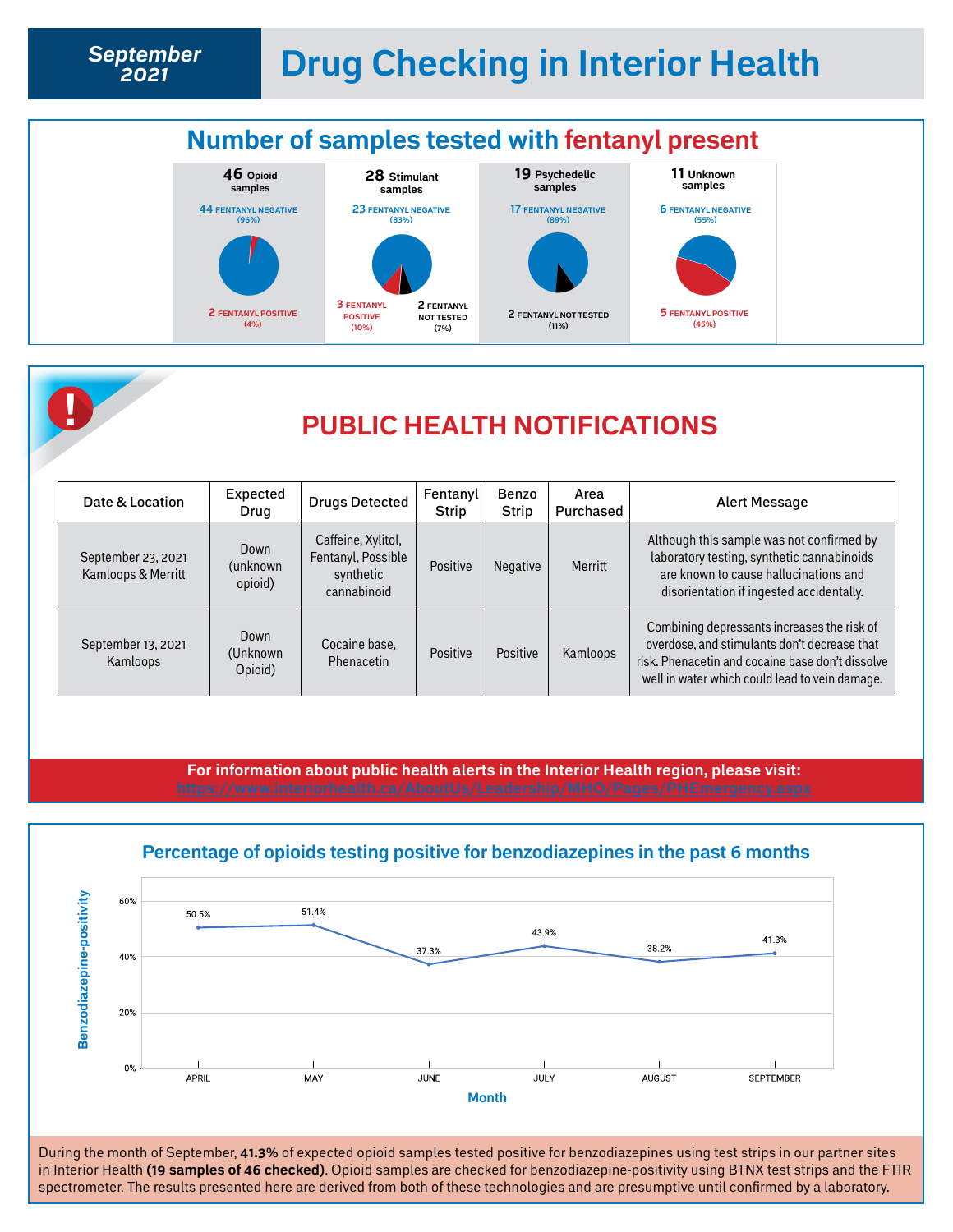## **Number of drug checks at each site**

| Organization             | City/Town | # of Drugs Checked |
|--------------------------|-----------|--------------------|
|                          | Cranbrook | 10                 |
| <b>ANKORS</b>            | Nelson    | 20                 |
|                          | Trail     | 5                  |
| <b>ASK Wellness</b>      | Kamloops  | 22                 |
|                          | Merritt   | 8                  |
|                          | Kelowna   | 12                 |
| <b>UBC Okanagan HaRT</b> | Penticton | 7                  |
|                          | Vernon    | 20                 |
| <b>Total</b>             |           | 104                |



*Depressant may include: benzodiazepines, etizolam, GHB, hypnotics*

*Opioid may include: "down," heroin, fentanyl, pharmaceutical opioids* *Polysubstance includes: cross-category mixtures*

*Psychedelic may include: MDMA and related, 2C-family, tryptamines, ketamine, LSD* 

*Stimulant may include: methamphetamine, "speed," cocaine and crack cocaine, cathinones*

*Unknown includes: samples where the individual was unable to identify an expected substance - this includes found samples.*